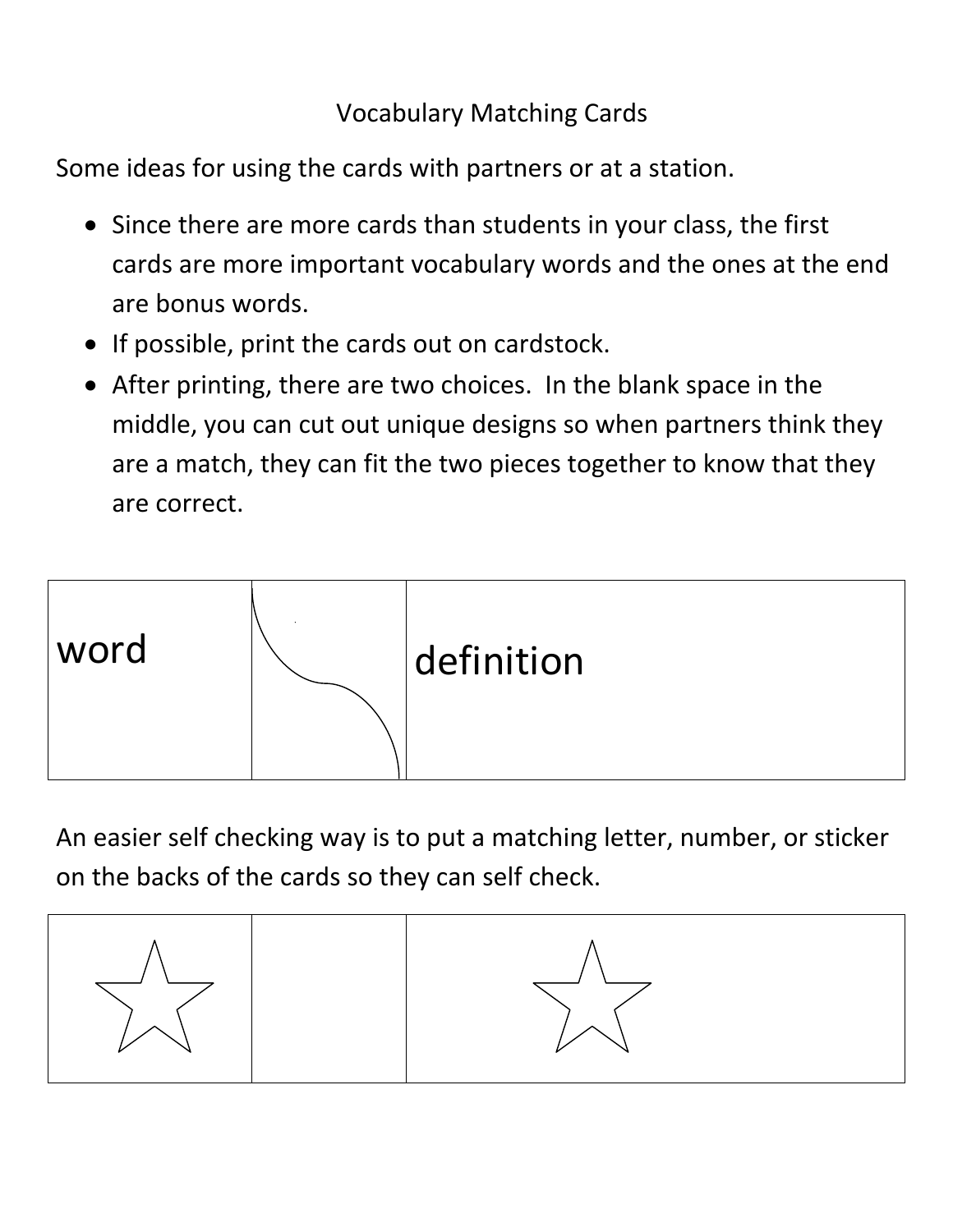| aqueduct           | bridge filled with water<br>that carried the boats<br>over natural rivers,<br>streams, and swamps              |
|--------------------|----------------------------------------------------------------------------------------------------------------|
| artifact           | a manufactured item<br>used by people in the<br>past                                                           |
| <b>Barge Canal</b> | the 1917 third<br>enlargement of the canal<br>that mostly uses natural<br>waterways and is still<br>used today |
| berm               | the side of the canal not<br>used by the mules                                                                 |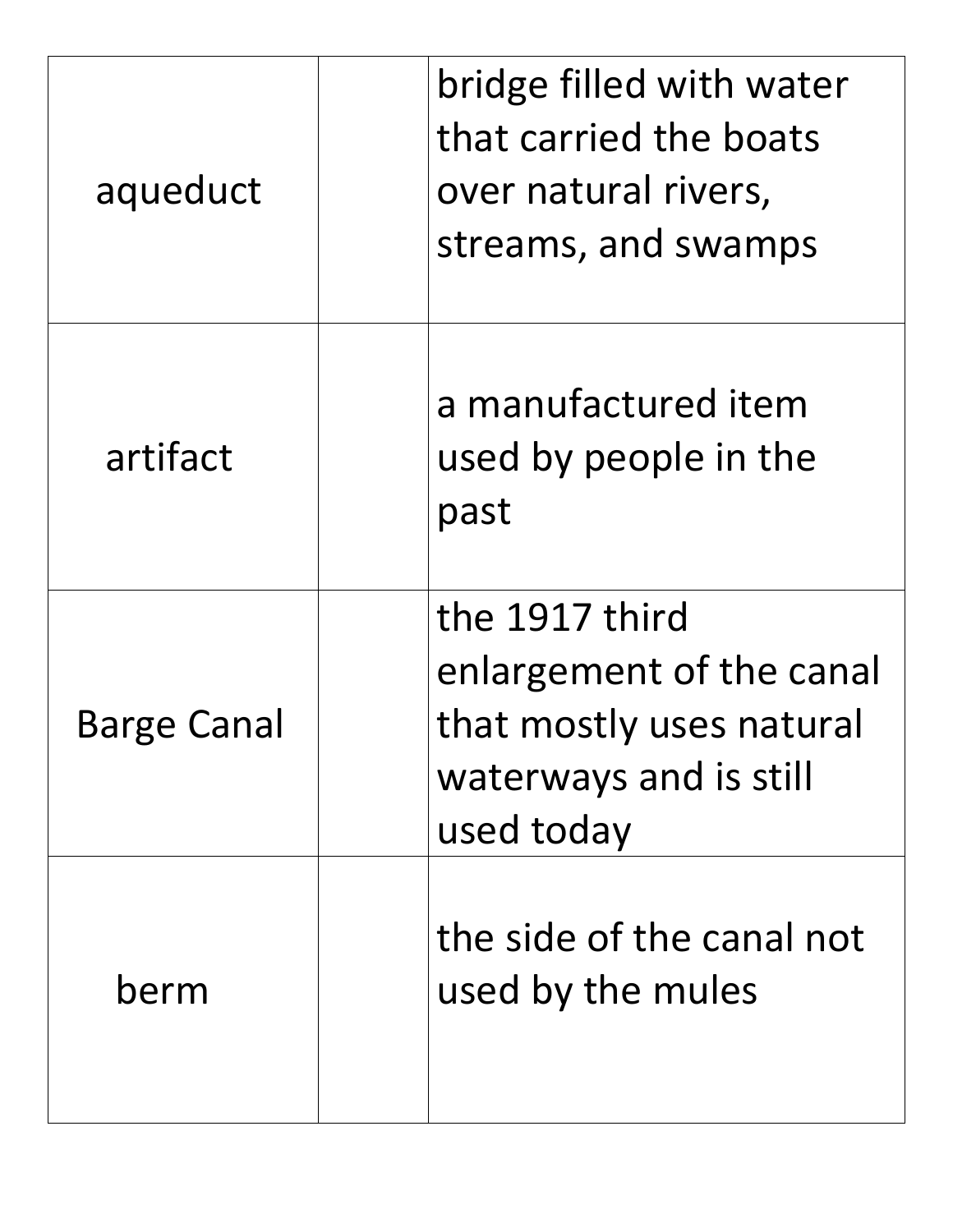| canal              | a man made waterway or<br>artificial river                                                                                      |
|--------------------|---------------------------------------------------------------------------------------------------------------------------------|
| cargo              | the items or lading<br>carried by the boat                                                                                      |
| Clinton's<br>Ditch | The nickname for the first<br>Erie Canal started in 1817<br>and completed in 1825                                               |
| Erie Canal         | the 363 mile man made<br>waterway built between<br>Albany and Buffalo that<br>connected the Atlantic<br>Ocean & the Great Lakes |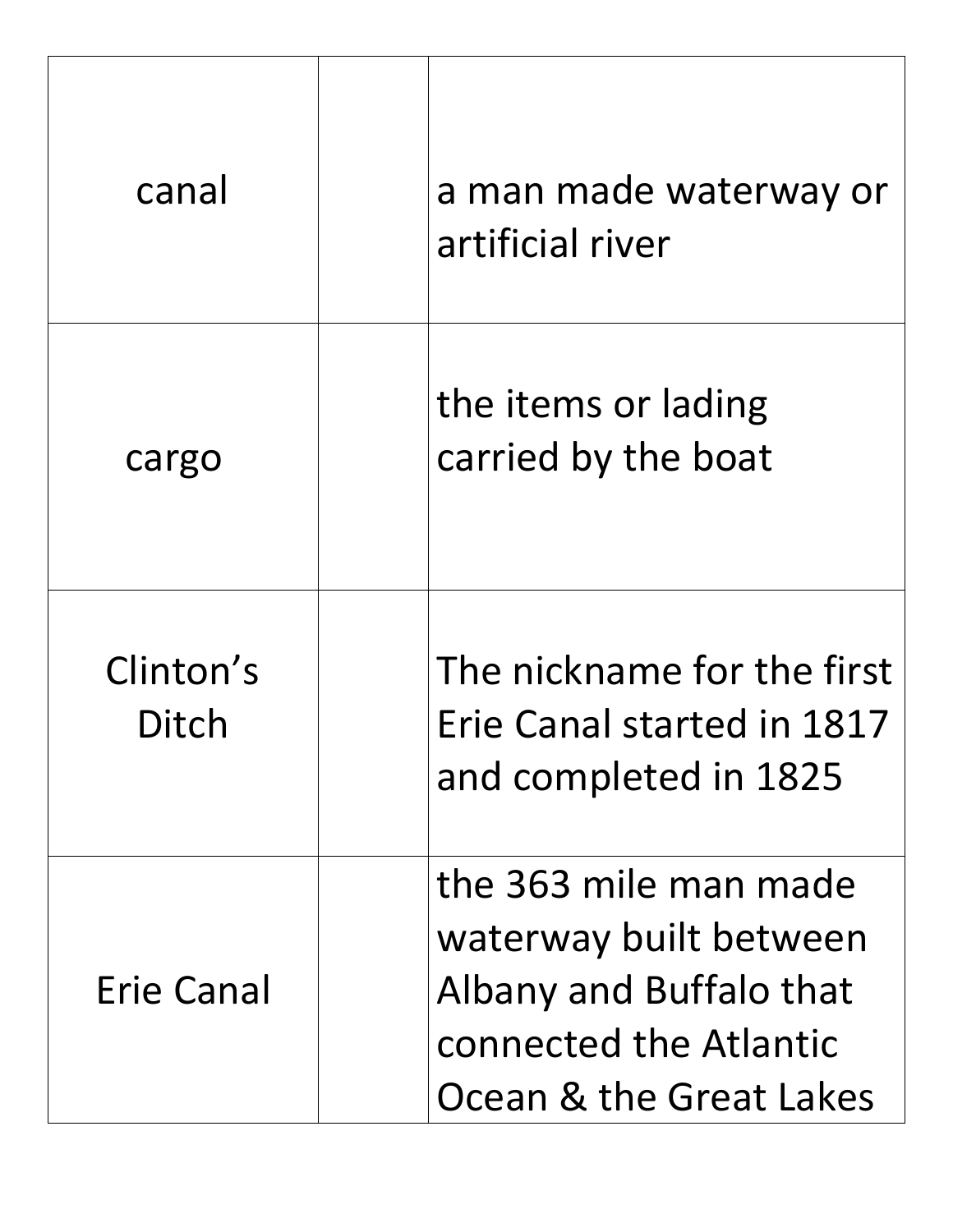| elevation         | The height of land about<br>sea level                                                                  |
|-------------------|--------------------------------------------------------------------------------------------------------|
| Enlarged<br>Canal | the 350 mile second<br>canal started in 1836 so<br>larger boats with more<br>cargo could travel faster |
| feeder            | a tributary stream used<br>for adding water to the<br>canal                                            |
| heel path         | the top of the berm not<br>used for the mules                                                          |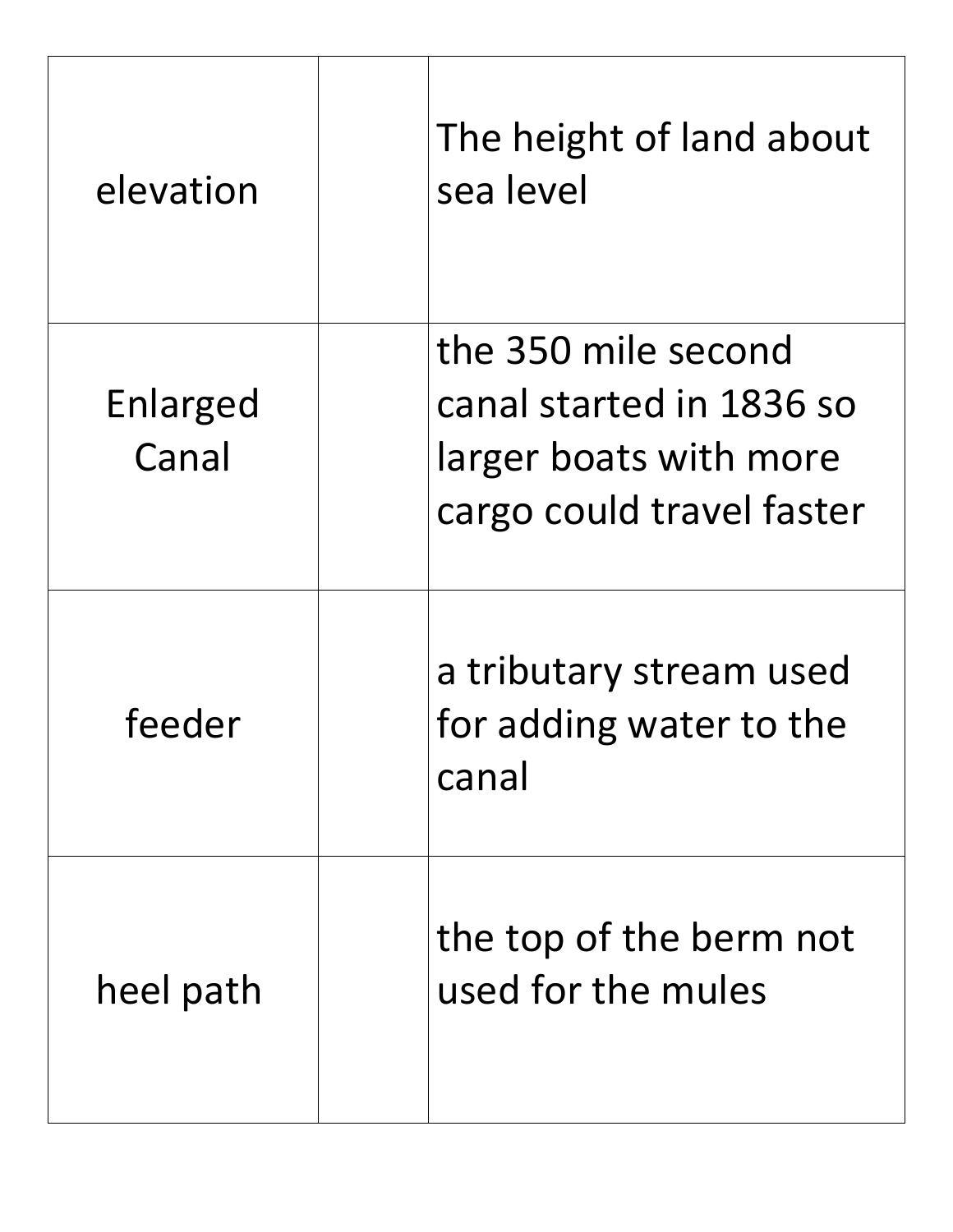| laker        | working boat with a<br>double hull that usually<br>shipped grain or other<br>cargos that needed to be<br>kept dry                       |
|--------------|-----------------------------------------------------------------------------------------------------------------------------------------|
| line boat    | working boats that<br>carried both people and<br>cargo                                                                                  |
|              | man made structure that<br>lifts or lowers boats from<br>high & low water sections<br>of the canal caused by<br>the change in elevation |
| lock chamber | the middle of the lock<br>where changes in water<br>levels raised or lowered<br>the boats                                               |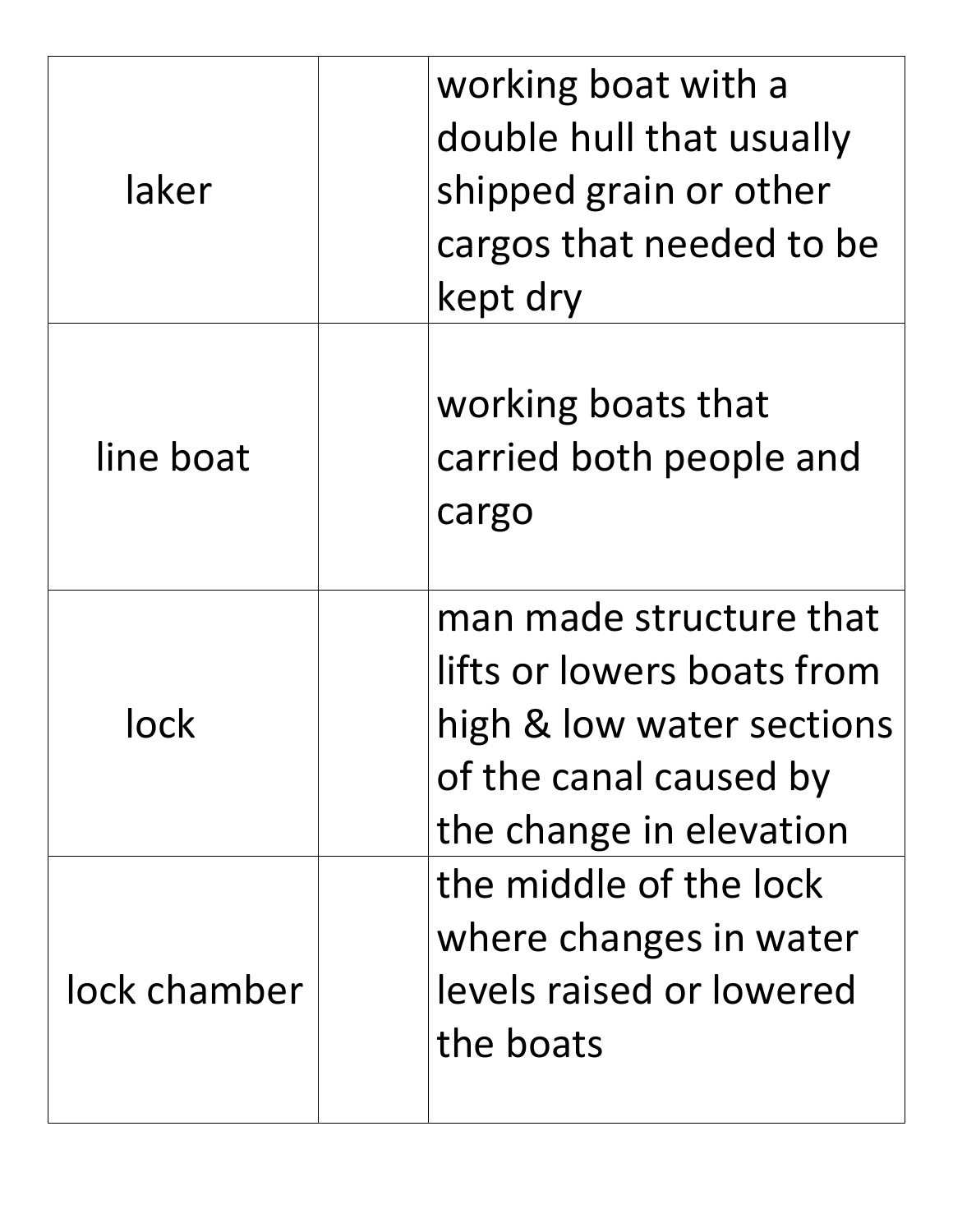| lock gate             | wooden doors at each<br>that opened and closed<br>lock                                                      | end of the lock chamber<br>as a boat went through a |
|-----------------------|-------------------------------------------------------------------------------------------------------------|-----------------------------------------------------|
| lock tender           | a person in charge of<br>opening and closing the<br>lock gates as well as<br>controlling the water<br>level |                                                     |
| manufactured<br>goods | items that people make<br>using natural resources<br>plows, and barrels                                     | such as stoves, furniture,                          |
| mule                  | and a horse whose job<br>was to pull the canal<br>boats                                                     | a cross between a donkey                            |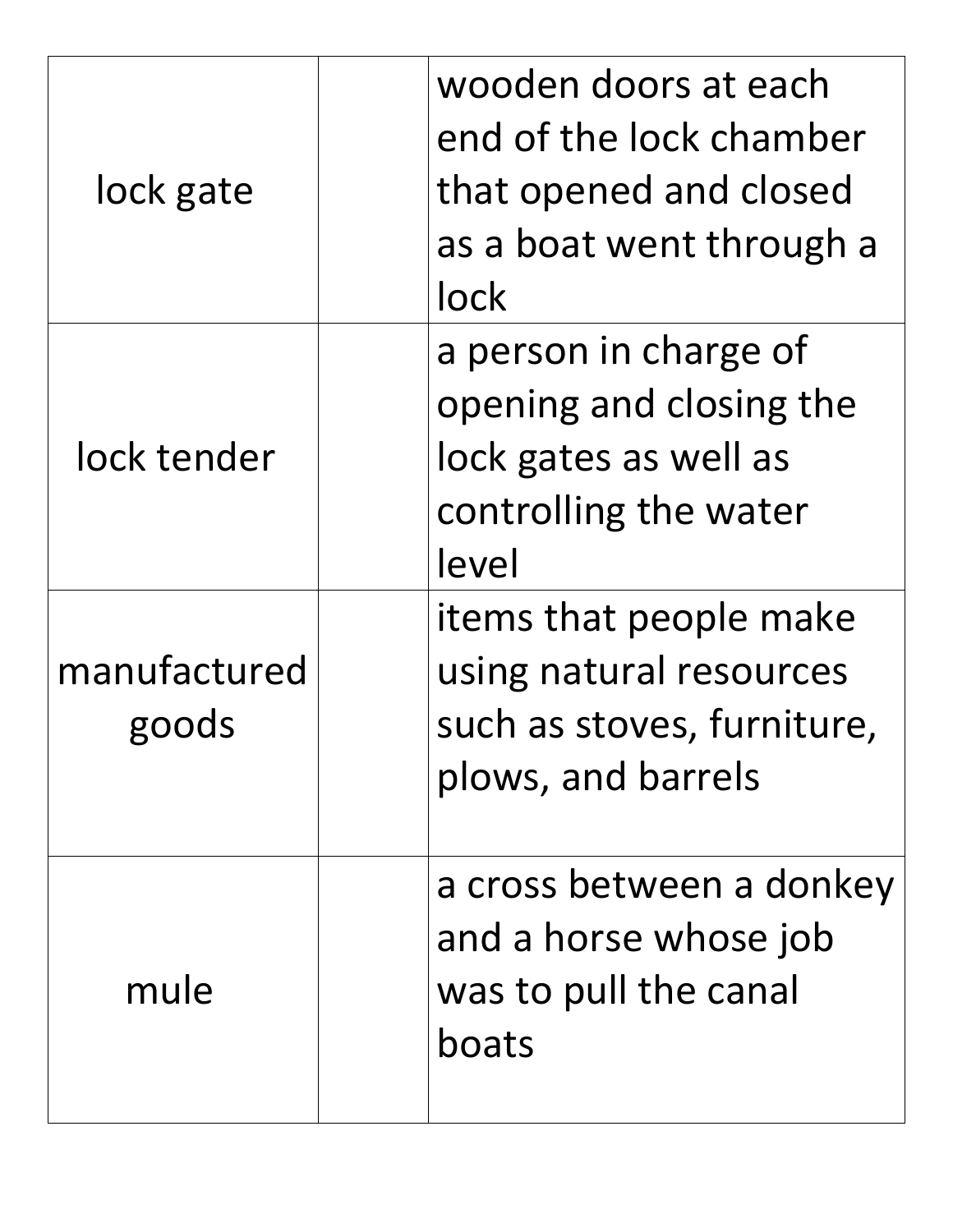| mule driver          | a boy or man who drove<br>the mules or horses used<br>to tow the canal boats                                                    |
|----------------------|---------------------------------------------------------------------------------------------------------------------------------|
| natural<br>resources | materials found in nature<br>that people use for<br>themselves or use to<br>make products such as<br>wood, salt, wheat, or coal |
| packet boat          | a fancy boat that carried<br>passengers or mail and<br>were often pulled by<br>horses                                           |
| steersman            | the person who used the<br>rudder to steer the boat<br>away from the banks of<br>the canal                                      |

 $\mathbf{r}$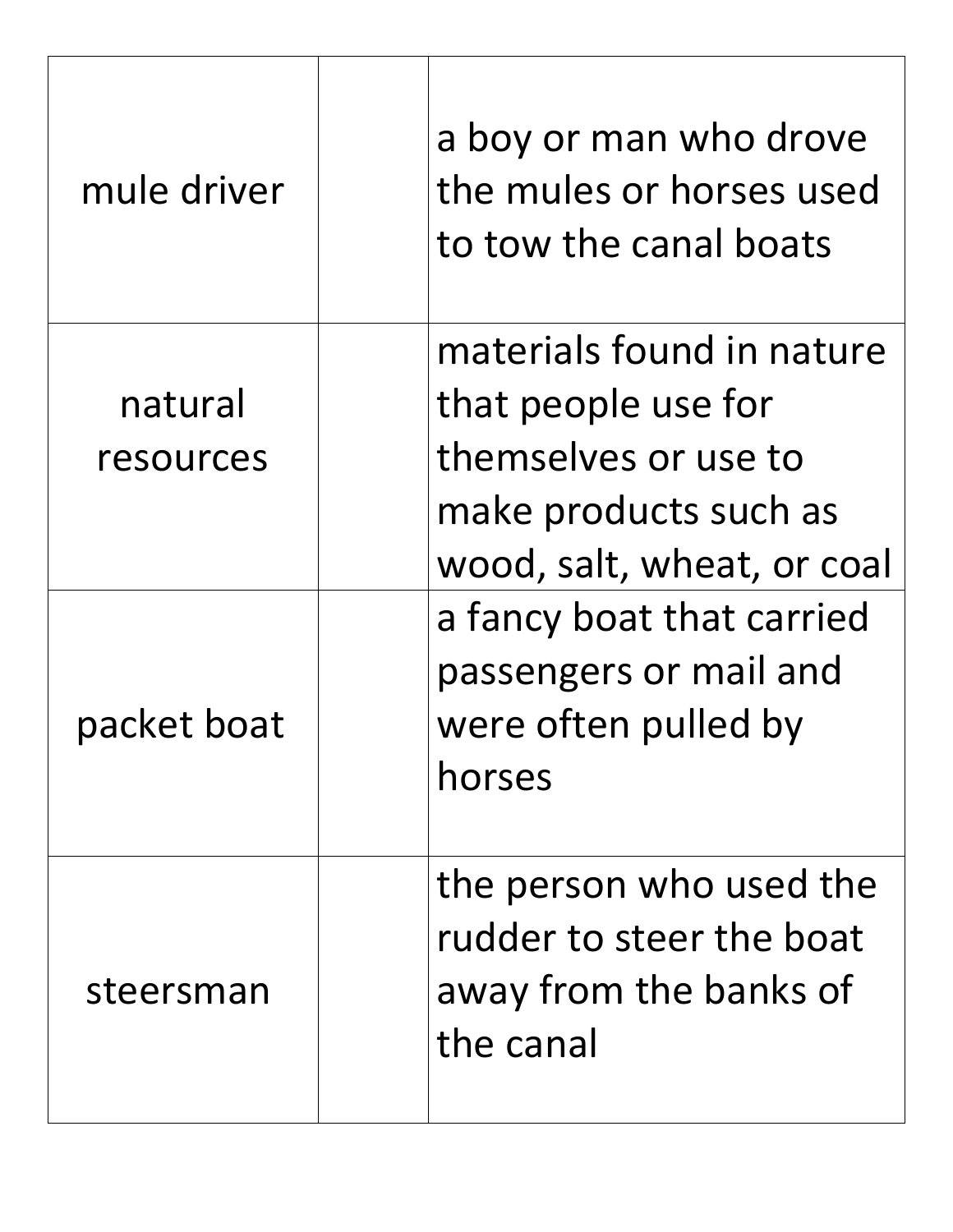| toll       | money charged to the<br>boat captain for carrying<br>cargo on the canal based<br>on type, weight and<br>distance traveled |
|------------|---------------------------------------------------------------------------------------------------------------------------|
| towpath    | the path along one side<br>of the canal along which<br>the mule driver and<br>mules walked while<br>towing the boats      |
| waste weir | a structure built into the<br>canal bank that could be<br>opened to allow extra<br>water to leave the canal               |
| weighlock  | a building along the canal<br>used to weigh boats to<br>determine how much toll<br>the captain should pay                 |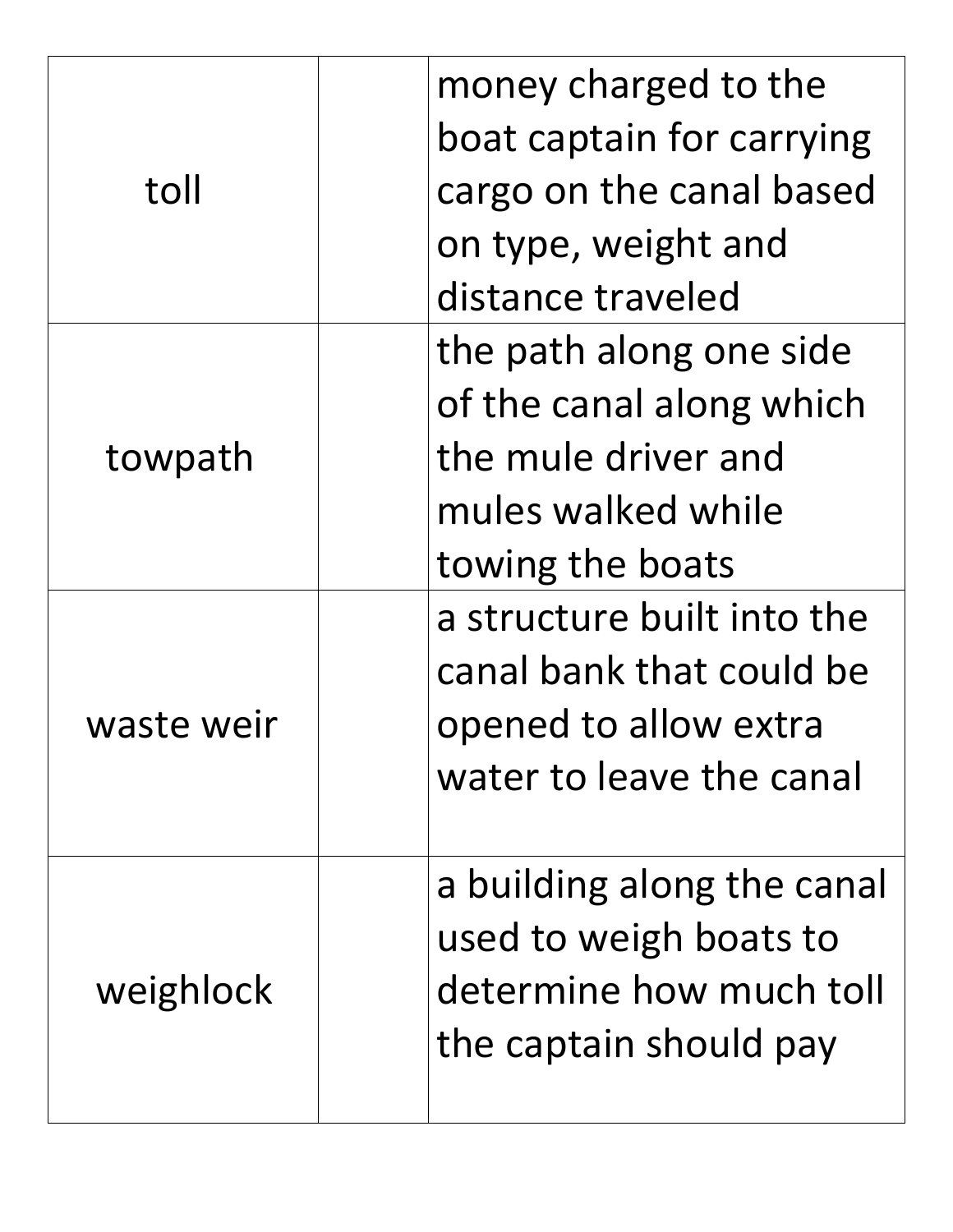| <b>Bonus Words</b> | <b>Follow</b>                                                                                                                  |
|--------------------|--------------------------------------------------------------------------------------------------------------------------------|
| barge              | a flat bottomed boat<br>used to carry freight                                                                                  |
| bow                | the front part of a boat                                                                                                       |
| bumboats           | small boats that were like<br>a grocery store who<br>would pull up to larger<br>boats to sell them food<br>and goods           |
| canal stores       | various types of<br>businesses often next to<br>locks to sell goods or<br>services to the canal boat<br>workers and passengers |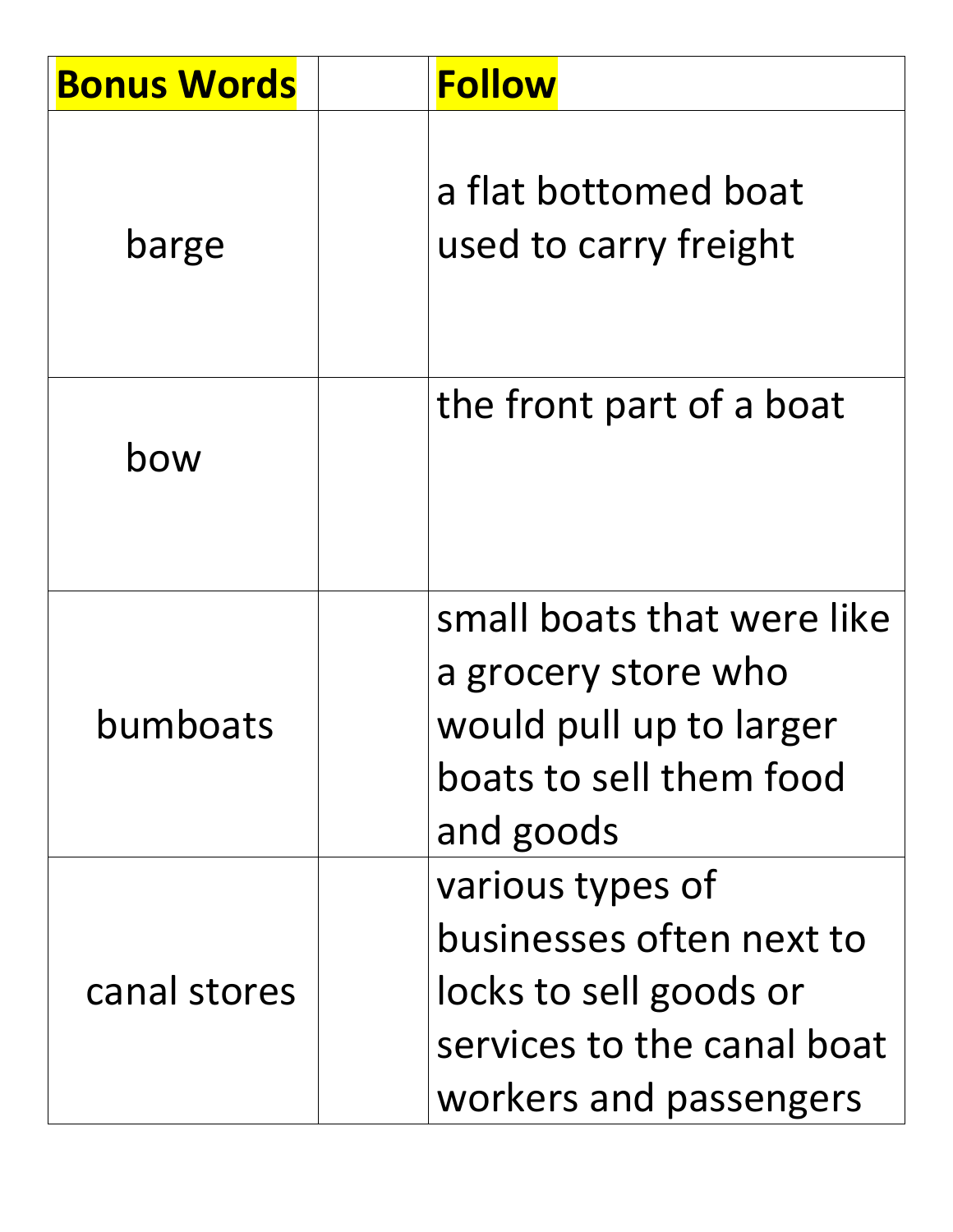| culvert      | tunnels under the canal<br>that let small streams run<br>their natural course     |
|--------------|-----------------------------------------------------------------------------------|
| hayburners   | the nickname for a mule<br>who pulled the canal<br>boats                          |
| hoodledasher | when two boats were<br>tied end to end and were<br>pulled by one team of<br>mules |
| mudlarked    | when a boat got stuck on<br>the bottom of the canal<br>due to a lack of water     |